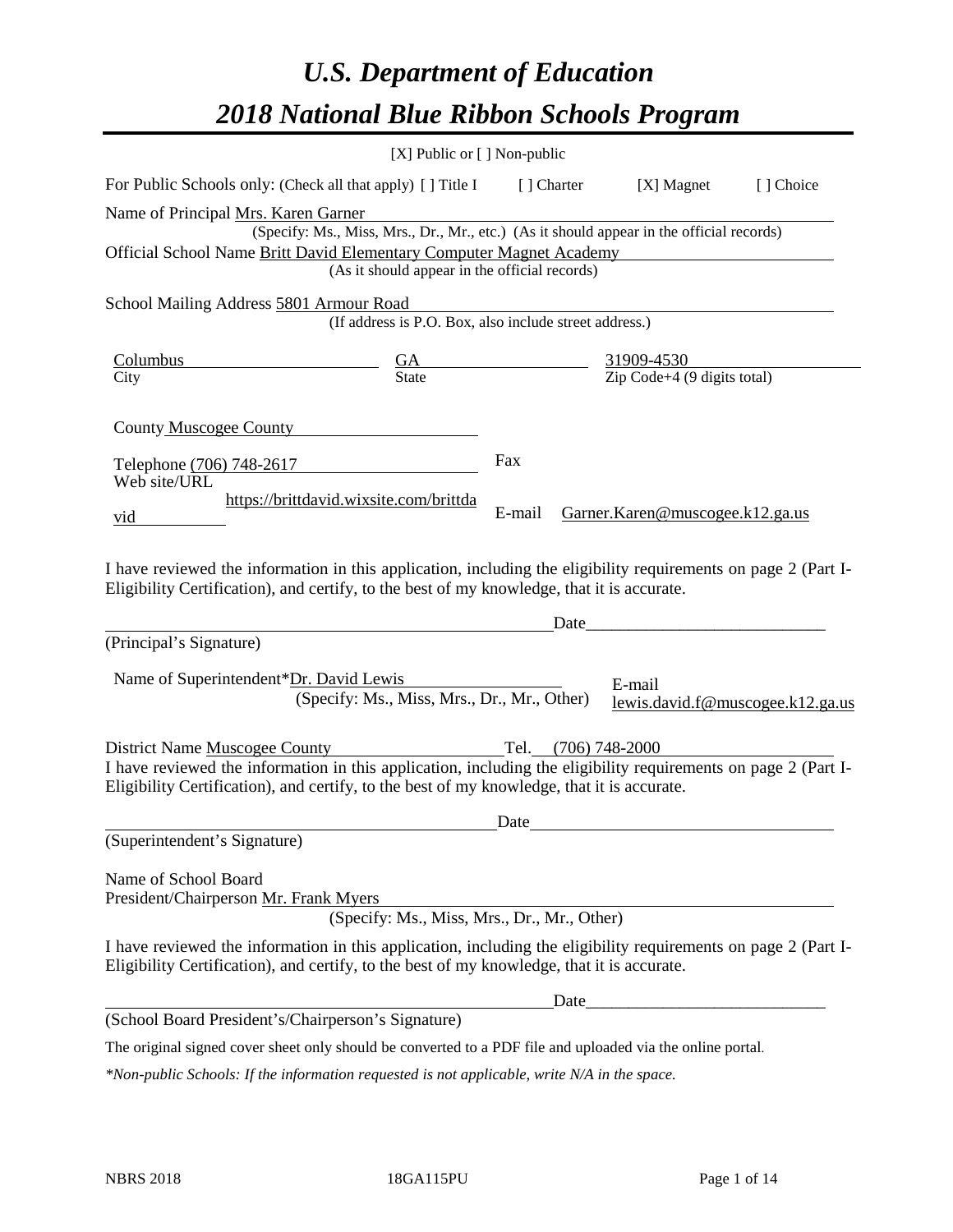The signatures on the first page of this application (cover page) certify that each of the statements below, concerning the school's eligibility and compliance with U.S. Department of Education and National Blue Ribbon Schools requirements, are true and correct.

- 1. The school configuration includes one or more of grades K-12. (Schools on the same campus with one principal, even a K-12 school, must apply as an entire school.)
- 2. All nominated public schools must meet the state's performance targets in reading (or English language arts) and mathematics and other academic indicators (i.e., attendance rate and graduation rate), for the all students group and all subgroups, including having participation rates of at least 95 percent using the most recent accountability results available for nomination.
- 3. To meet final eligibility, all nominated public schools must be certified by states prior to September 2018 in order to meet all eligibility requirements. Any status appeals must be resolved at least two weeks before the awards ceremony for the school to receive the award.
- 4. If the school includes grades 7 or higher, the school must have foreign language as a part of its curriculum.
- 5. The school has been in existence for five full years, that is, from at least September 2012 and each tested grade must have been part of the school for the past three years.
- 6. The nominated school has not received the National Blue Ribbon Schools award in the past five years: 2013, 2014, 2015, 2016, or 2017.
- 7. The nominated school has no history of testing irregularities, nor have charges of irregularities been brought against the school at the time of nomination. The U.S. Department of Education reserves the right to disqualify a school's application and/or rescind a school's award if irregularities are later discovered and proven by the state.
- 8. The nominated school has not been identified by the state as "persistently dangerous" within the last two years.
- 9. The nominated school or district is not refusing Office of Civil Rights (OCR) access to information necessary to investigate a civil rights complaint or to conduct a district-wide compliance review.
- 10. The OCR has not issued a violation letter of findings to the school district concluding that the nominated school or the district as a whole has violated one or more of the civil rights statutes. A violation letter of findings will not be considered outstanding if OCR has accepted a corrective action plan from the district to remedy the violation.
- 11. The U.S. Department of Justice does not have a pending suit alleging that the nominated school or the school district as a whole has violated one or more of the civil rights statutes or the Constitution's equal protection clause.
- 12. There are no findings of violations of the Individuals with Disabilities Education Act in a U.S. Department of Education monitoring report that apply to the school or school district in question; or if there are such findings, the state or district has corrected, or agreed to correct, the findings.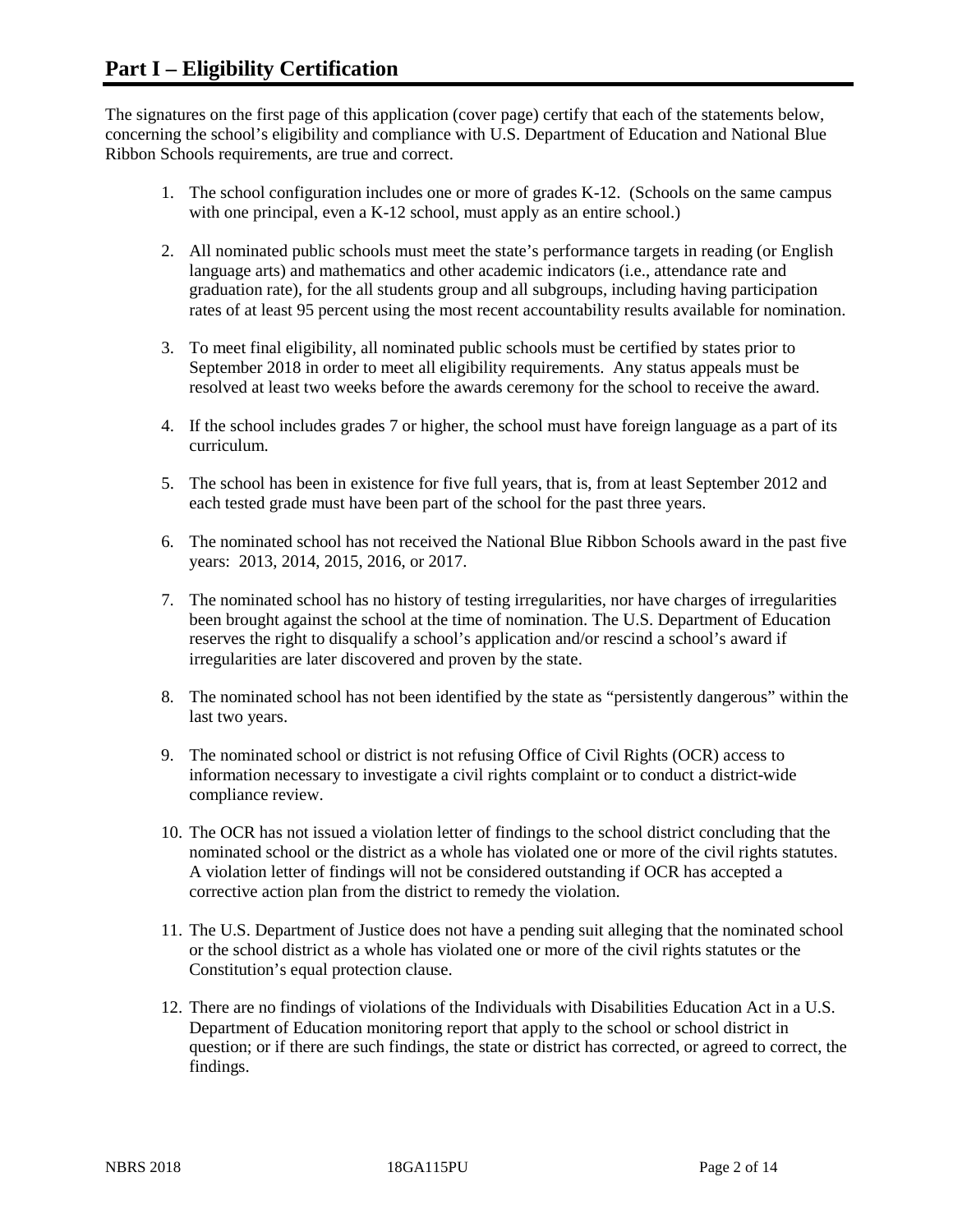# **PART II - DEMOGRAPHIC DATA**

#### **Data should be provided for the most recent school year (2017-2018) unless otherwise stated.**

#### **DISTRICT**

1. Number of schools in the district  $\frac{32}{2}$  Elementary schools (includes K-8) (per district designation): 12 Middle/Junior high schools 10 High schools 0 K-12 schools

54 TOTAL

**SCHOOL** (To be completed by all schools)

2. Category that best describes the area where the school is located:

[X] Urban or large central city [ ] Suburban [] Rural or small city/town

3. Number of students as of October 1, 2017 enrolled at each grade level or its equivalent in applying school:

| Grade                           | # of         | # of Females | <b>Grade Total</b> |
|---------------------------------|--------------|--------------|--------------------|
|                                 | <b>Males</b> |              |                    |
| <b>PreK</b>                     | 0            | $\Omega$     | 0                  |
| K                               | 39           | 50           | 89                 |
| $\mathbf{1}$                    | 48           | 39           | 87                 |
| 2                               | 39           | 48           | 87                 |
| 3                               | 49           | 50           | 99                 |
| 4                               | 61           | 47           | 108                |
| 5                               | 48           | 47           | 95                 |
| 6                               | $\theta$     | 0            | $\Omega$           |
| 7                               | 0            | 0            | 0                  |
| 8                               | 0            | 0            | 0                  |
| 9                               | 0            | 0            | 0                  |
| 10                              | 0            | 0            | 0                  |
| 11                              | 0            | 0            | 0                  |
| 12 or higher                    | 0            | 0            | 0                  |
| <b>Total</b><br><b>Students</b> | 284          | 281          | 565                |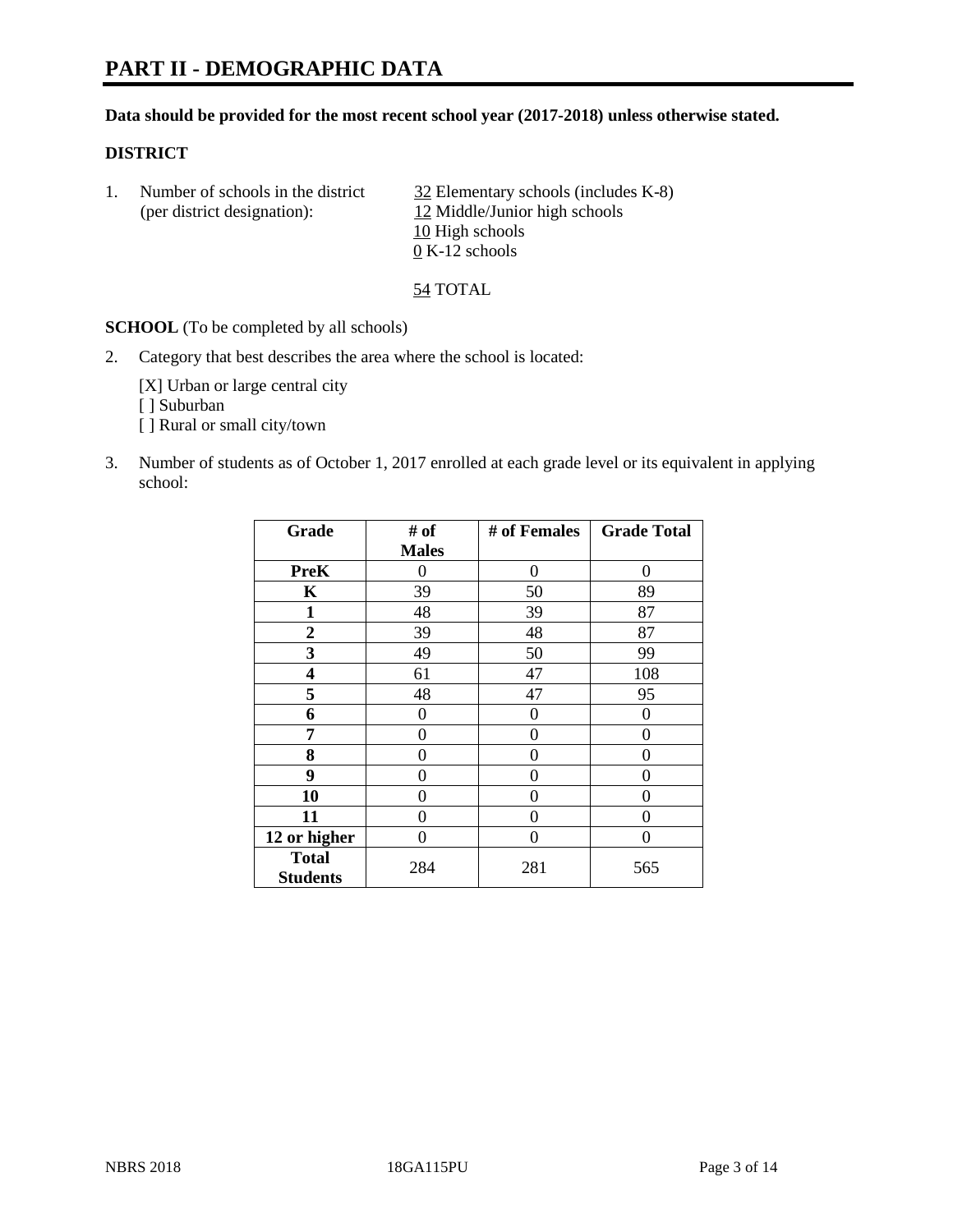the school: 22 % Asian

4. Racial/ethnic composition of  $\frac{2}{9}$ % American Indian or Alaska Native 23 % Black or African American 2 % Hispanic or Latino 1 % Native Hawaiian or Other Pacific Islander 48 % White 2 % Two or more races **100 % Total**

(Only these seven standard categories should be used to report the racial/ethnic composition of your school. The Final Guidance on Maintaining, Collecting, and Reporting Racial and Ethnic Data to the U.S. Department of Education published in the October 19, 2007 *Federal Register* provides definitions for each of the seven categories.)

5. Student turnover, or mobility rate, during the 2016 – 2017 school year: 4%

If the mobility rate is above 15%, please explain.

This rate should be calculated using the grid below. The answer to (6) is the mobility rate.

| <b>Steps For Determining Mobility Rate</b>         | Answer |
|----------------------------------------------------|--------|
| (1) Number of students who transferred to          |        |
| the school after October 1, 2016 until the         | 5      |
| end of the 2016-2017 school year                   |        |
| (2) Number of students who transferred             |        |
| <i>from</i> the school after October 1, 2016 until | 18     |
| the end of the 2016-2017 school year               |        |
| (3) Total of all transferred students [sum of      | 23     |
| rows $(1)$ and $(2)$ ]                             |        |
| (4) Total number of students in the school as      |        |
| of October 1, 2016                                 | 577    |
| (5) Total transferred students in row (3)          |        |
| divided by total students in row (4)               | 0.04   |
| $(6)$ Amount in row $(5)$ multiplied by 100        |        |

6. English Language Learners (ELL) in the school:  $0\%$ 

0 Total number ELL

Specify each non-English language represented in the school (separate languages by commas):

7. Students eligible for free/reduced-priced meals: 14 % Total number students who qualify:  $81$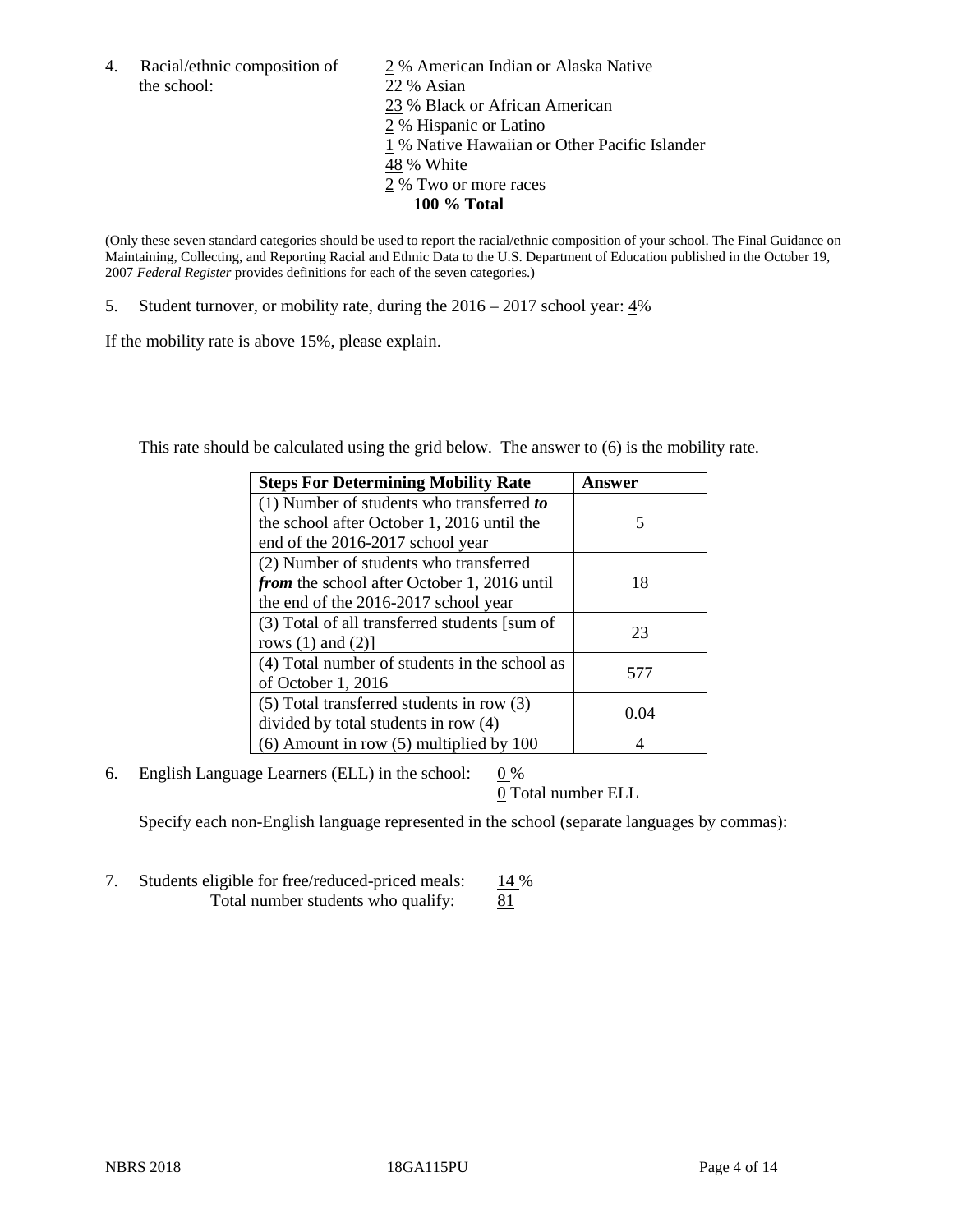12 Total number of students served

Indicate below the number of students with disabilities according to conditions designated in the Individuals with Disabilities Education Act. Do not add additional conditions. It is possible that students may be classified in more than one condition.

| 5 Autism                  | 0 Multiple Disabilities                 |
|---------------------------|-----------------------------------------|
| 0 Deafness                | 0 Orthopedic Impairment                 |
| 0 Deaf-Blindness          | 2 Other Health Impaired                 |
| 5 Developmentally Delayed | 0 Specific Learning Disability          |
| 0 Emotional Disturbance   | 0 Speech or Language Impairment         |
| 0 Hearing Impairment      | 0 Traumatic Brain Injury                |
| 0 Intellectual Disability | 0 Visual Impairment Including Blindness |

- 9. Number of years the principal has been in her/his position at this school:  $1$
- 10. Use Full-Time Equivalents (FTEs), rounded to nearest whole numeral, to indicate the number of school staff in each of the categories below:

|                                                                                                                                                                                                                                | <b>Number of Staff</b>      |
|--------------------------------------------------------------------------------------------------------------------------------------------------------------------------------------------------------------------------------|-----------------------------|
| Administrators                                                                                                                                                                                                                 | $\mathcal{D}_{\mathcal{L}}$ |
| Classroom teachers including those<br>teaching high school specialty<br>subjects, e.g., third grade teacher,<br>history teacher, algebra teacher.                                                                              | 25                          |
| Resource teachers/specialists/coaches<br>e.g., reading specialist, science coach,<br>special education teacher, technology<br>specialist, art teacher, etc.                                                                    | 7                           |
| Paraprofessionals under the<br>supervision of a professional<br>supporting single, group, or classroom<br>students.                                                                                                            | 9                           |
| Student support personnel<br>e.g., guidance counselors, behavior<br>interventionists, mental/physical<br>health service providers,<br>psychologists, family engagement<br>liaisons, career/college attainment<br>coaches, etc. | $\mathfrak{D}$              |

11. Average student-classroom teacher ratio, that is, the number of students in the school divided by the FTE of classroom teachers, e.g., 22:1 231:1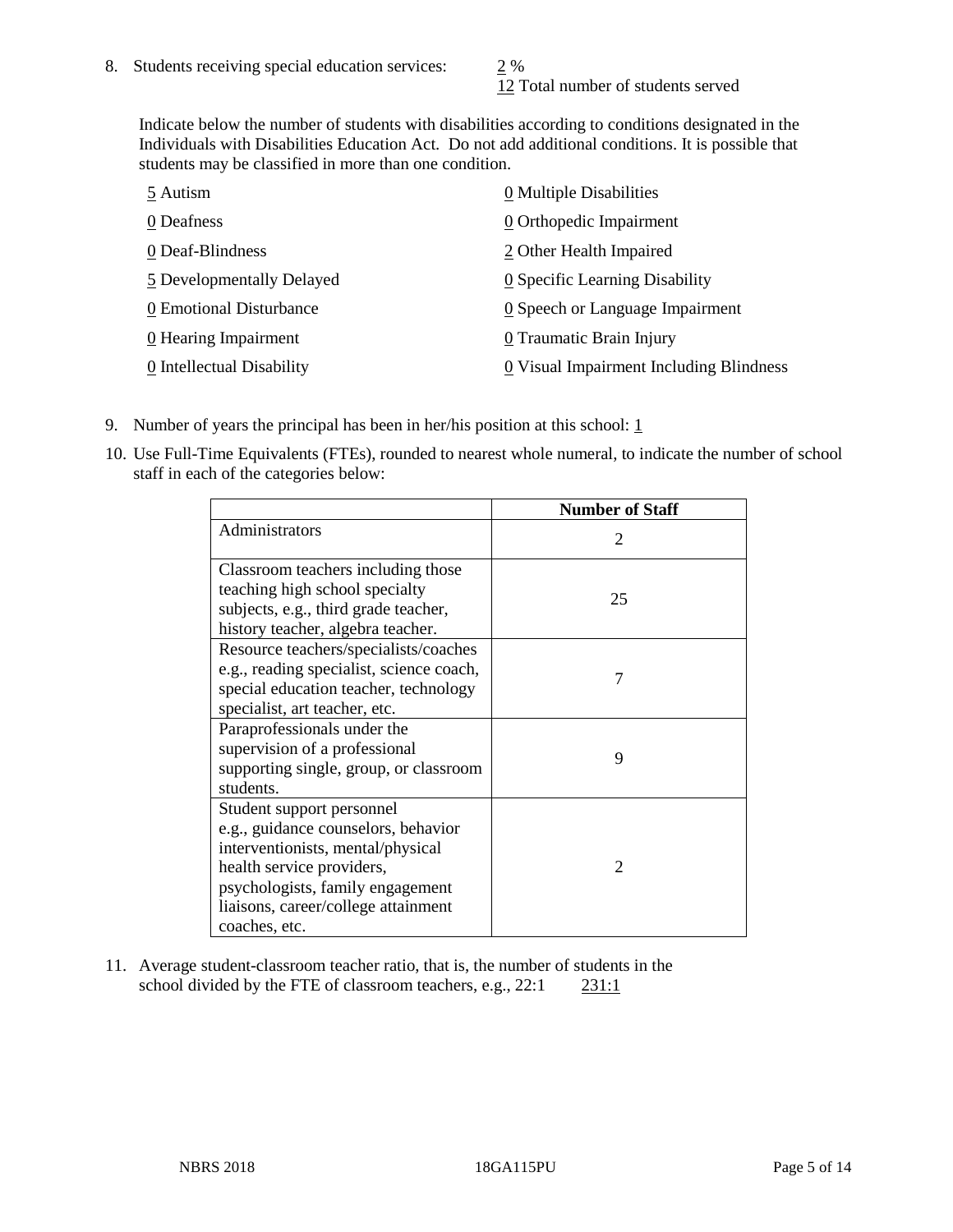12. Show daily student attendance rates. Only high schools need to supply yearly graduation rates.

| <b>Required Information</b> | 2016-2017 | 2015-2016 | 2014-2015 | 2013-2014 | 2012-2013 |
|-----------------------------|-----------|-----------|-----------|-----------|-----------|
| Daily student attendance    | 92%       | 94%       | 98%       | 9%        | 0%        |
| High school graduation rate | 0%        | 0%        | 0%        | 9%        | 0%        |

#### 13. **For high schools only, that is, schools ending in grade 12 or higher.**

Show percentages to indicate the post-secondary status of students who graduated in Spring 2017.

| <b>Post-Secondary Status</b>                  |              |
|-----------------------------------------------|--------------|
| Graduating class size                         |              |
| Enrolled in a 4-year college or university    | 0%           |
| Enrolled in a community college               | 0%           |
| Enrolled in career/technical training program | 0%           |
| Found employment                              | 0%           |
| Joined the military or other public service   | 0%           |
| Other                                         | $\gamma_{0}$ |

14. Indicate whether your school has previously received a National Blue Ribbon Schools award. Yes X No

If yes, select the year in which your school received the award. 2012

15. In a couple of sentences, provide the school's mission or vision statement.

Britt David Magnet Academy is committed to providing educational experiences that will enable each student to become a lifelong learner, enter the work force with necessary skills and achieve academic and personal potential.

16. **For public schools only**, if the school is a magnet, charter, or choice school, explain how students are chosen to attend.

Britt David Magnet Academy is a technology magnet within the Muscogee County School District. Our students must complete and pass an on grade-level assessment to be considered for the program. Academic performance in previous grades, behavior, and performance on entrance exam are all considered when making the final decision for admission.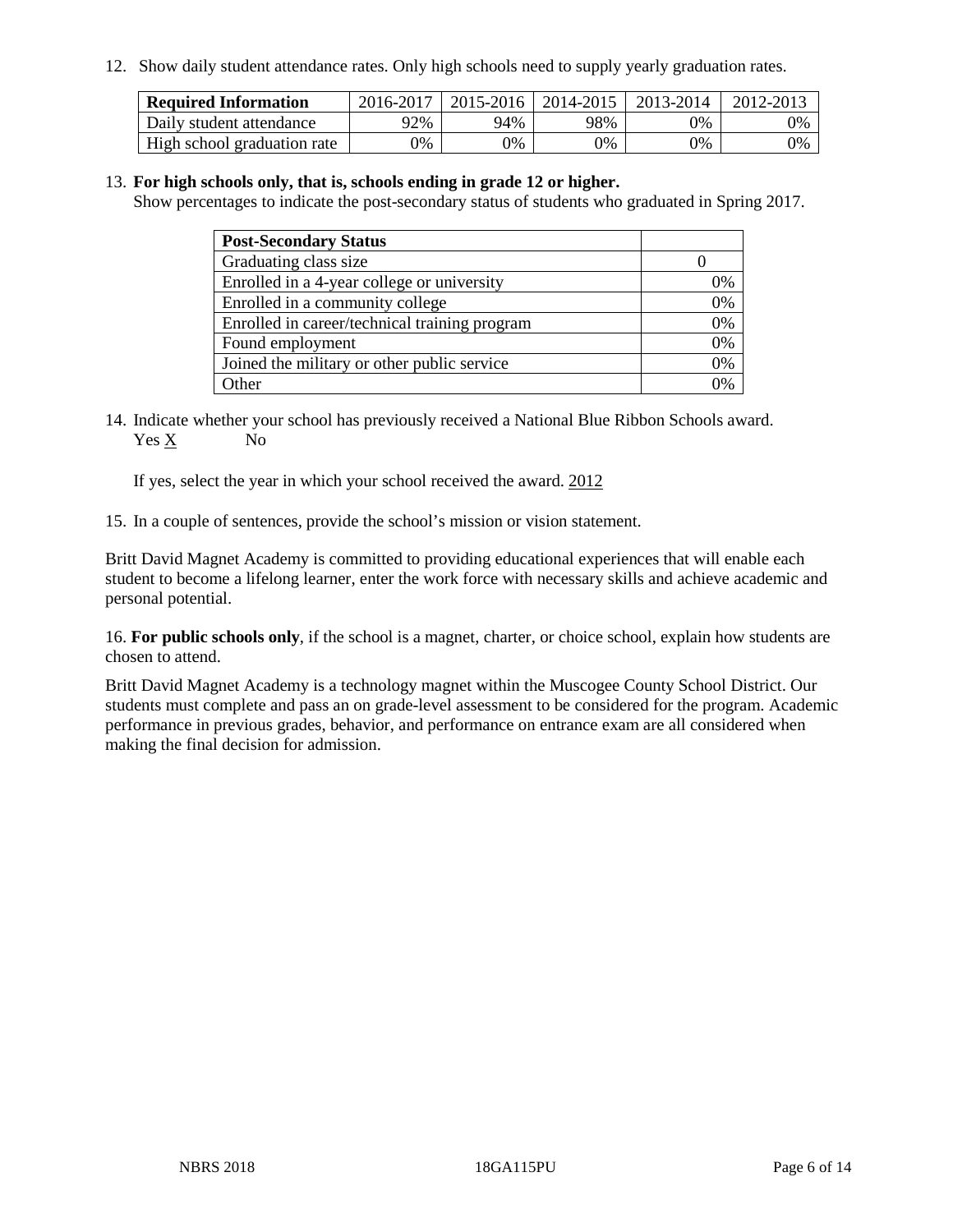# **PART III – SUMMARY**

Britt David Magnet Academy (BDMA) is a technology magnet school located in the heart of Columbus, Georgia. We are a part of a vast school district with many extraordinary students. Due to our magnet status, we do not have an attendance zone. Our student population is comprised of various ethnic and socioeconomic families that seek the best education for their children. Students apply for entry to our school at a very early age. Some students come to us later because of our military families in the area. No matter when our students come to us, we are encouraged to know that they have a supportive family structure that will assist them along the way. BDMA has a very active parental clientele. Our families are very involved with all school functions and support their children at home with supplemental practice to ensure that their children will succeed.

BDMA is the top performing elementary school within our school district and on occasion, within the State of Georgia. These accomplishments are credited to the families, students, and teachers within our school. High expectations are set for all entities, in order to accomplish the achievement levels and rigor that is exhibited by Britt David Magnet Academy. Here are some of our accomplishments throughout the years.

2012 National Blue Ribbon School 2015 Georgia Platinum Award for High Student Achievement 2015 Georgia Bronze Award for High Student Growth 2016 Five-Star Climate Rating 2016 Georgia Platinum Award for High Student Achievement 2016 Georgia Platinum Award for High Student Growth

Students are offered many opportunities to excel through various programs within our school day. Our kindergarten students participate in a Millionaire Program that requires them to read one million words during the school year. Once all kindergarten students have reached this goal, they participate in a Millionaire Bash Celebration. This celebration consists of dressing up like a movie star that day, riding in a limousine from the back of the school to the front to be greeted by their parents on a red carpet ceremony. This program ignites a love of reading where their passion carries over to other programs in 1st-5th. BDMA has a Fiction and Nonfiction Book Club that allows students to read books on grade-level and receive rewards for passing 25, 50, 75, and 100 Accelerated Reading tests. The use of technology is another area that sets our school apart from any other within our area. In complying with our magnet status, our students are involved in many activities that require that use of technology. BDMA has a technology lab that incorporates robotics, coding, 3-D printing, and other 21st century skills that students visit once a week. Students also participate in many technology fairs and competitions throughout the year that requires them to develop and create various technological creations with detailed explanation.

Aside from reading programs, BDMA offers many opportunities for students to excel in all areas to develop an all-around, well-developed child. Students can join the Drama Club, Honor Chorus, Running Club, Science Olympiad, Helen Ruffin Reading Bowl Club, Math Team, Servant Leadership Club, Student Council, National Beta Club, and Robotics Club. The use of all of these programs challenge and expose our students to a variety of view points from various students within our building. It also allows them the opportunity to create an experience that is led by their interest in the different areas. With these extra curricular activities, the students are exposed to a vast array of potential experiences that will guide their career development for the future.

After winning the National Blue Ribbon Award in 2012, the interest in attending BDMA within community has increased from previous years. With this recognition, families from the area and United States inquire about the potential to attend our school.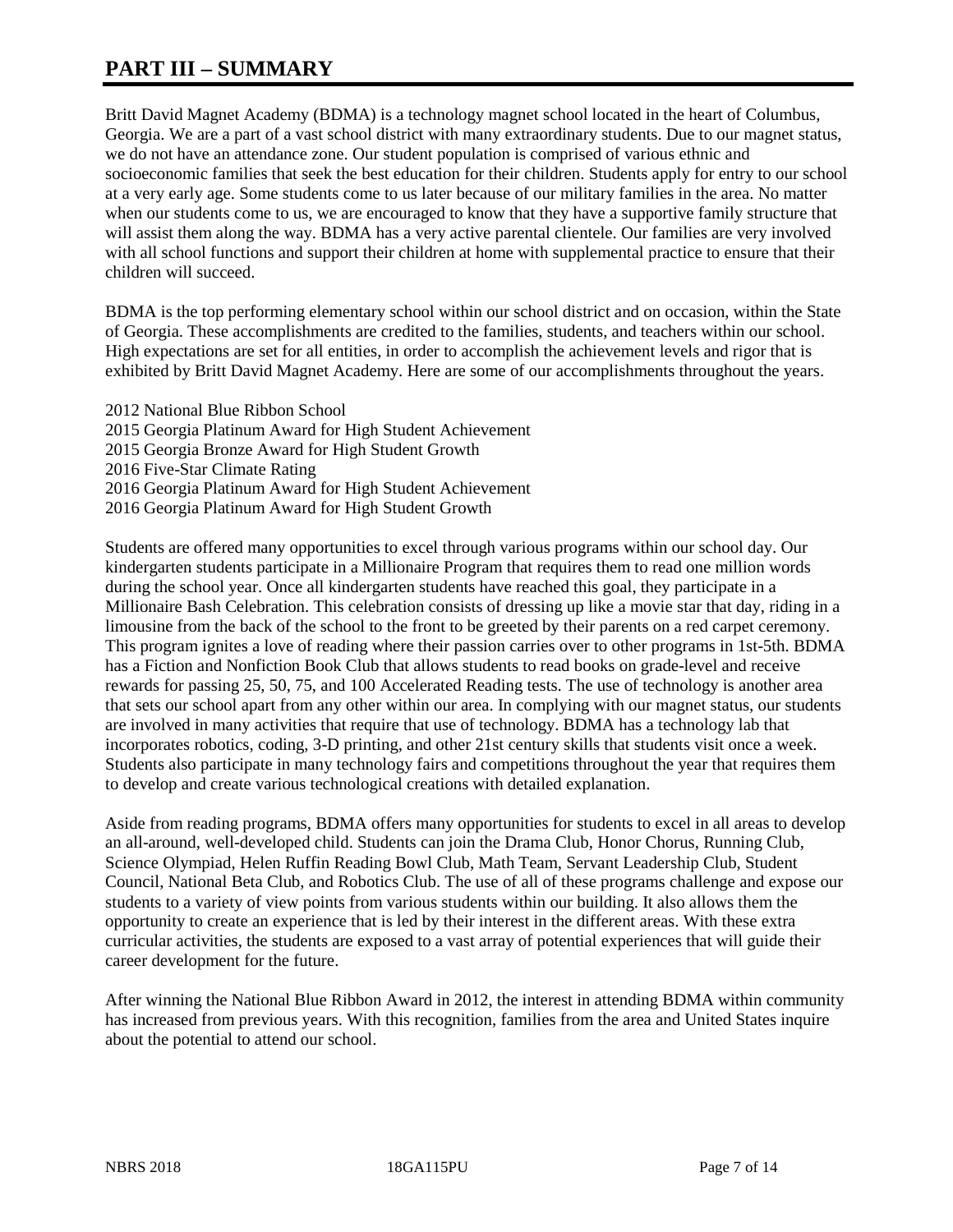## **1. Core Curriculum:**

Britt David Magnet Academy's core curriculum follows those standards identified by the State of Georgia. Our standards are preset by the state and are followed exactly. The depth and rigor in which we teach those standards allow our students to perform at amazing levels. Although our standards are set by the State of Georgia, our school district does an amazing job mapping the pace by which all standards should be introduced to students during the various grade-levels. Once the standards are mapped out for each month on pacing guides, our teachers take this information per subject area and create those learning experiences that foster a wealth of academic opportunities that allow students to grow.

#### READING/ELA

In reading/ELA, students are exposed to a variety of instructional methods that allow all students to have the opportunity to learn in a way that best meets their needs. Teachers use many programs provided by the district with fidelity to ensure that students are exposed to the state standards and content using a variety of different approaches. With these programs implemented on a weekly basis, the teachers are able to collect a plethora of data. This data in reading/ELA is used to determine the best interventions needed for remediation and acceleration. Teachers use small group settings and team teaching strategies to provide their students with an environment where all students can be successful. All of these instructional methods are aligned to the school district's curriculum alignment of standards that all Muscogee County School District teachers must follow throughout the year.

#### MATH

Math is another academic area that the school district provides an abundant amount of programs that must be used with fidelity with students. Teachers use small groups, tutoring, technology-based resources, and after-school opportunities to remediate and accelerate students on standards that need that attention. As with reading/ELA, math is assessed using various forms of formative and summative data to drive instruction. Data is calculated using these programs and resources for a broad range of input before deciding on the protocol to use for remediation and acceleration. All of these instructional methods are aligned to the school district's curriculum alignment of standards that all Muscogee County School District teachers must follow throughout the year.

## **SCIENCE**

Science is a subject area that is taught with fidelity, but the school district does not restrict the implementation of specific programs. Therefore, teachers pull from various resources to teach the science standards. Curriculum integration is used a lot with reading/ELA to ensure that students receive a double dose of various academic content. Math is another subject area that is integrated with science. This process allows the teachers more time to devote to the needs of the students when more time can be spent on a number of standards using one rigorous activity. All of these instructional methods are aligned to the school district's curriculum alignment of standards that all Muscogee County School District teachers must follow throughout the year.

## S.S.

Social Studies is another subject area, like science, where the teachers are not restricted to a program for teaching the standards. The school district allows for flexibility in teaching this subject matter using various resources from many sources. Curriculum integration with reading/ELA is a crucial part of this instruction to ensure that teachers cover their standards while using a multi-faceted way of teaching. All of these instructional methods are aligned to the school district's curriculum alignment of standards that all Muscogee County School District teachers must follow throughout the year.

## **2. Other Curriculum Areas:**

Britt David Magnet Academy is fortunate to have a dynamic itinerant program for our students. Our students from kindergarten to fifth grade visit music, art, technology, and physical education once a week. During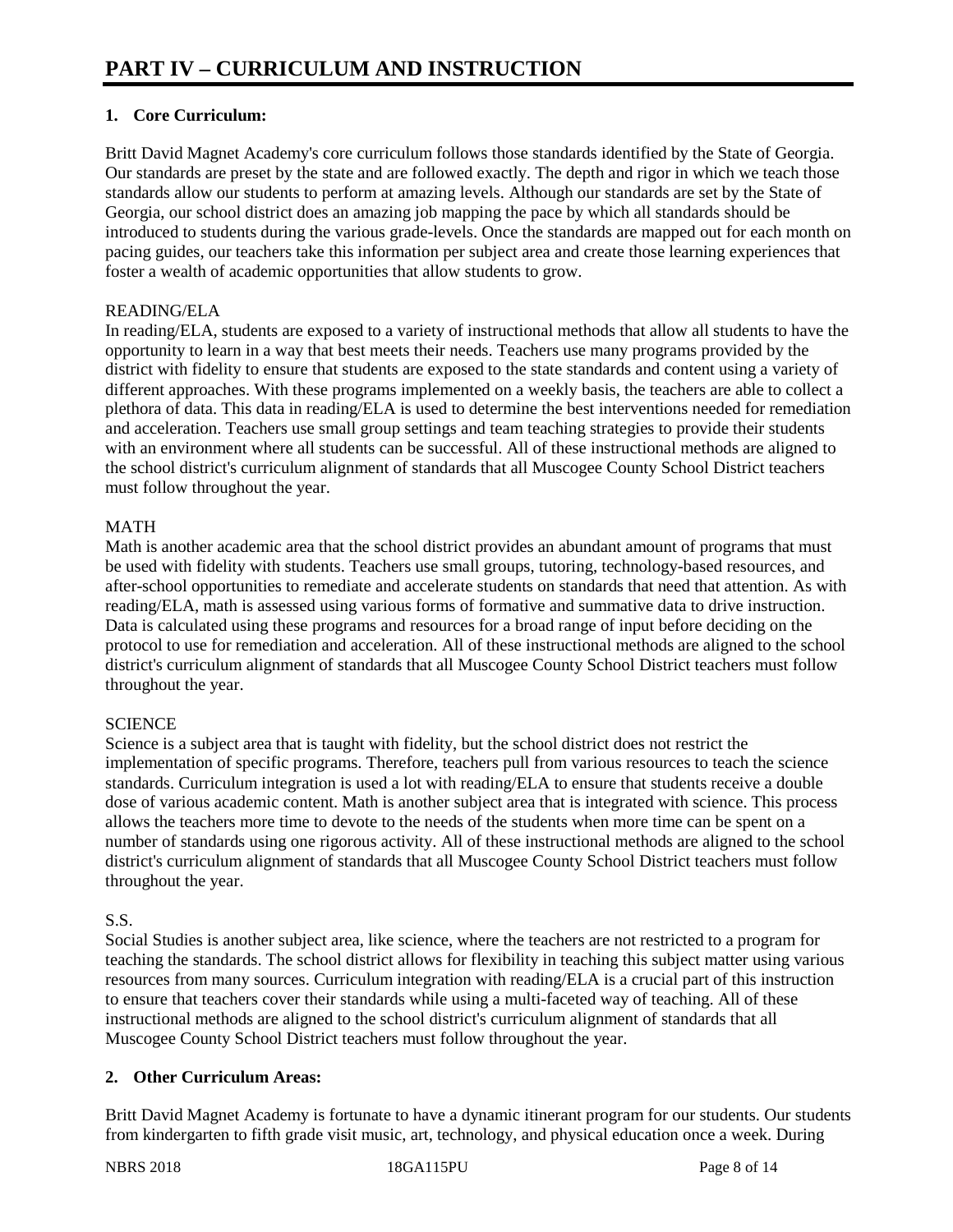this time, the students are exposed to a vast array of experiences that are encompassed by the liberal arts, physical education, and technology standards established by the State of Georgia.

Our music teacher takes the standards for her program and develops many hands-on opportunities for the students to develop a passion for music. The music room consists of many instruments that are used on a daily basis by all grade-levels. As the students learn to play these instruments, the Parent Teacher Association meetings consist of students playing multiple songs using these instruments with choreography.

Our art teacher expands upon her art standards using a variety of mediums to produce the most amazing creations. Britt David students participate in many art competitions where various forms of art are exhibited. Pottery is another experience that allow students to reinvent their academic subject matter using clay.

Our physical education teacher also provides students with a vast array of experiences. They learn many standards throughout the year and apply these standards with real world application through various programs that support initiatives within the community.

Our technology teacher is one that teaches our students life long skills that will benefit them in the career ready society. She teaches them how to keyboard professionally based on words per minute and accuracy. Computer science skills are introduced through the use of various programs from Google, Scratch, etc...

While all of our itinerant teachers focus on different content and standards, they all collaborate with classroom teachers to integrate academic standards into their delivery of their standards. So, our students, not only receive their academic standards within their homeroom classrooms, but they are exposed to this same content through the use of the liberal arts.

#### **3. Instructional Methods, Interventions, and Assessments:**

Britt David Magnet Academy implements a variety of instructional methods, interventions, and assessments to drive instruction. Instructional methods include the use of differentiation across the grade-level and classrooms. Teachers use data collected from formative and summative assessments to drive their instruction. This data is used to create small groups that are taught based on their common need for remediation or acceleration. Here are some of the ways teachers use instructional methods and formative/summative assessments to guide the use of interventions.

-Problem-based learning is used in morning openers and student-centered instruction to create autonomy for learners.

-Student goal setting is a new aspect implemented this year to hold learners accountable for their own learning. Teachers assist students in looking at the data collected over their career at Britt David Magnet Academy to set goals for instruction each nine weeks. Some of the data used to set these goals includes their Georgia Milestones Assessment scores. Teachers also use daily performance on formative and summative assessments to evaluate the effectiveness of their ability.

-Differentiation across the grade-level is used to remediate and accelerate instruction. When assessments identify areas of concern, grade-levels divide students into various pods based on needs to remediate. There is always a pod of students that do not need that extra practice, so they are accelerated within the standard to show growth academically.

-Areas of concern that need additional interventions are addressed with the parents and students immediately. Students that exhibit deficiencies identified within the classroom are equipped with researchbased interventions for a period of time using the Response-to-Intervention protocol (Rti). These interventions occur for a period of six weeks and are then evaluated to decide upon the next steps to take for provide the student with successful strategies. Britt David Magnet Academy relies heavily on parental support. We are a team with one common goal in mind, to support learning.

-Technology-based programs are used to hon in on academic weaknesses.

NBRS 2018 18GA115PU Page 9 of 14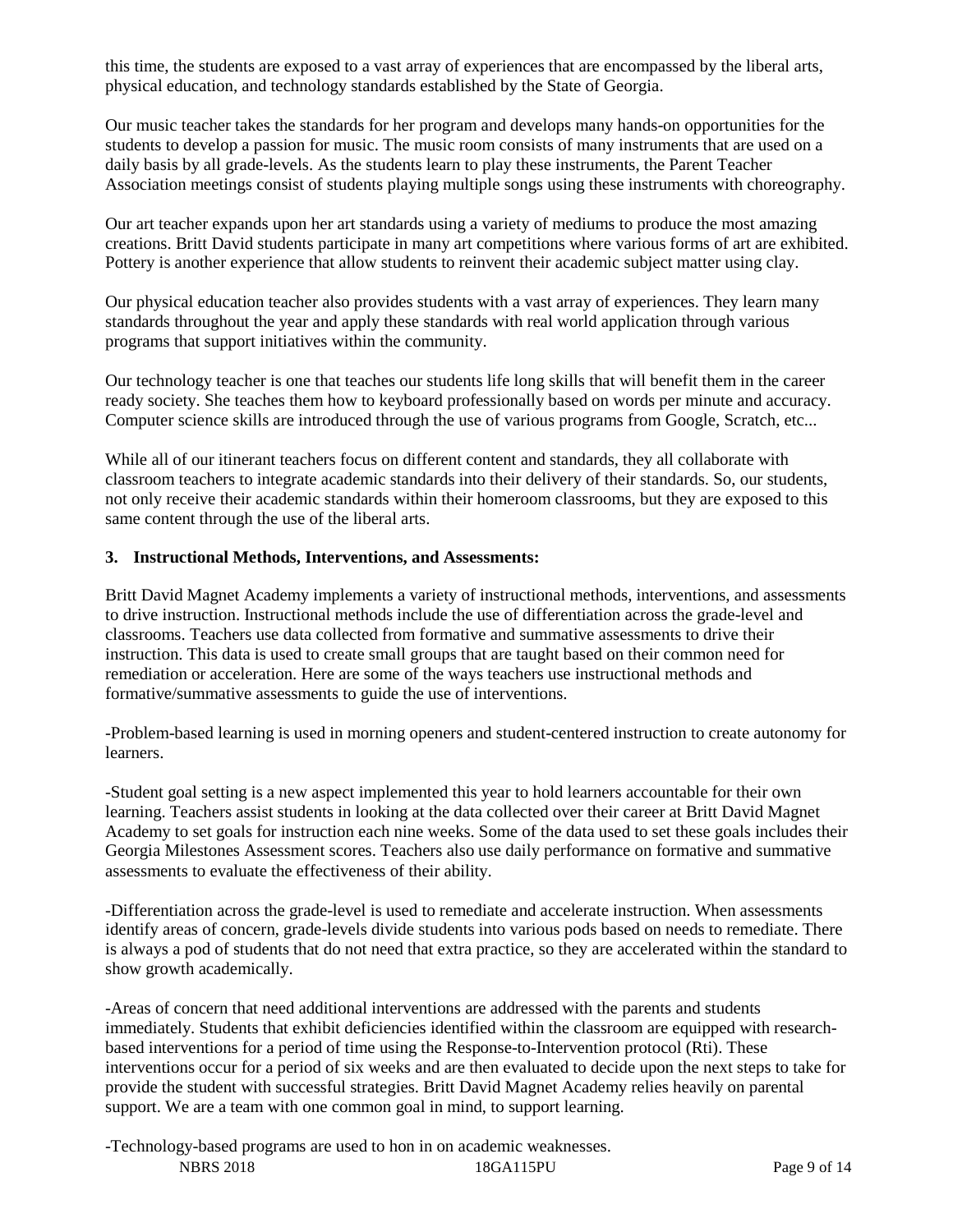-All interventions are research-based depending on the need of the student.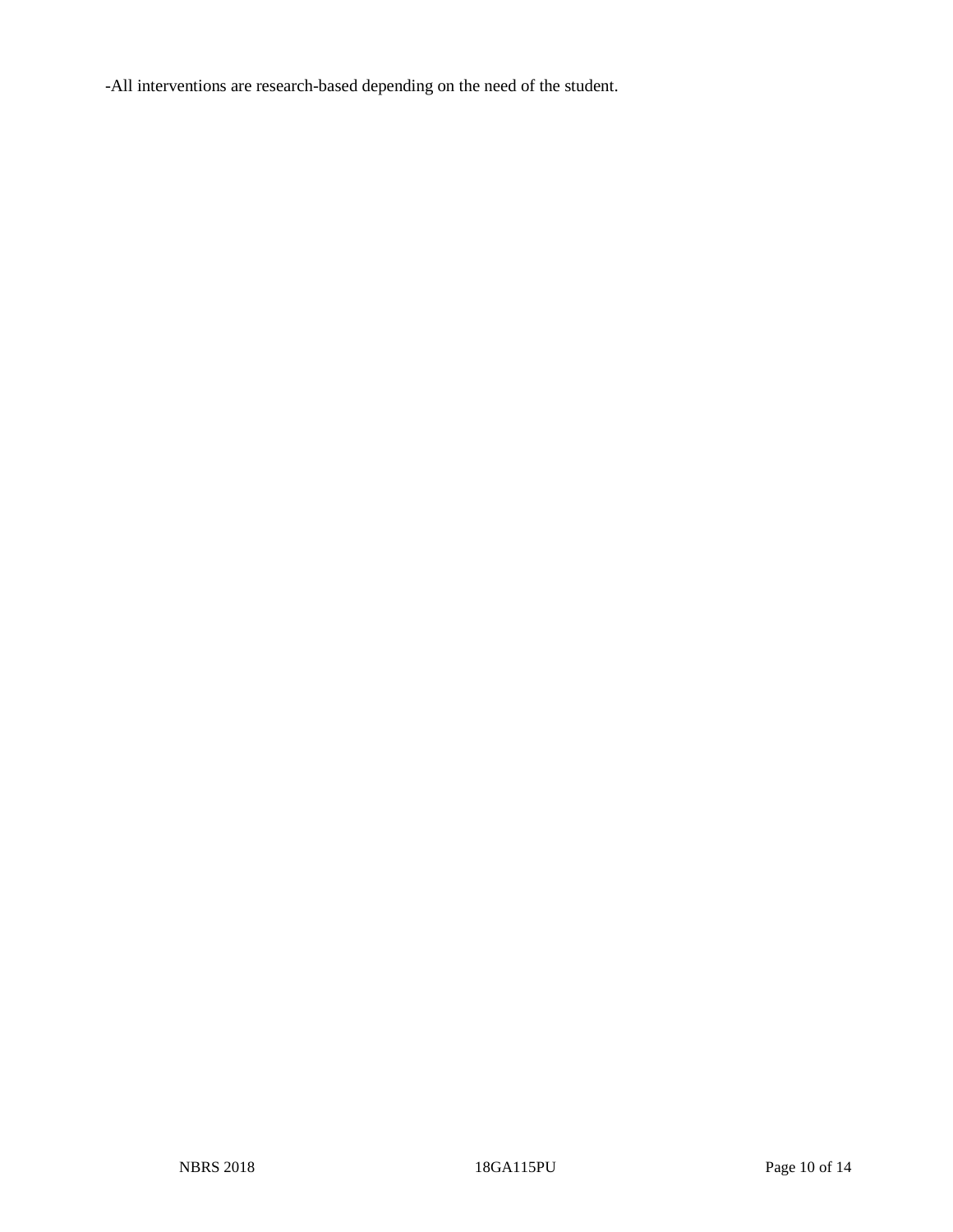## **1. School Climate/Culture:**

Britt David Magnet Academy has earned five and four-star ratings for School Climate, a CCRPI component, based upon

survey data for the past two years. Students understand that the staff nurtures them in a safe and supportive environment as they transition from babies into childhood. Teachers engage students in conversation and show genuine interest in students' lives, inside and outside of the classroom.

Britt David students are offered many opportunities to enhance their educational experience. Students are given superb instruction in the Arts and have opportunities to participate in field trips and competitions across the State of Georgia. Additionally, students have opportunities to learn more about the world through the Student Council, Servant Leadership Club, and civic activities such as, providing meals, shoes, or coats for the less

fortunate, and raising money for cancer research. We reestablished the Student Council to serve as a liaison to increase student voice between students and administration. Self-worth, self-respect, and personal responsibility are stressed as well as the need to be understanding, thoughtful and supportive of others. Students are reminded they are in a safe place where they can always ask for help of any kind. Our counselor

meets with student groups to address student concerns about important issues such as bullying.

Academic success comes through committed teachers, supportive parents, and determined students. Together, we share a vision for academic excellence. Students work diligently in a rigorous academic setting in preparation for their future. Grade level teachers have allotted time for collaborative planning, and

subjects are vertically planned for student success. Teachers are offered professional development activities and collaborative time for individual professional growth. New staff members are supported through our mentor program. Our hospitality committee initiates celebrating birthdays, weddings, births, engagements, and graduations.

Meals, gifts, cards, and letters provide support for those who are bereaved or experiencing personal illness. Each teacher is appreciated and supported in every way. In this manner, we feel that our teachers pass on that caring nurture and support to our incredible students.

## **2. Engaging Families and Community:**

One of the goals of Britt David Magnet Academy (BDMA) is to maintain the connection between schools, families, and the community. While this can be a complex task we have embraced these challenges and implemented strategies, which will help ensure each student is a successful learner. BDMA monitors the academic achievement of each student and believes communication is a key strategy to academic success. Teachers compile and maintain assessment notebooks on each student. Data that is collected include: STAR reports, Accelerated Reading reports, computer lab reports, Quarterly Benchmark Assessment scores, Fountas & Pinnell scores, Achieve/Smarty Ants reports and Georgia Milestones Assessment System scores. This in-depth educational information allows teachers to share with parents the progress of their

child throughout the school year in parent/teacher conferences. Students identified by the Students Support Team as "at risk" and needing additional instruction receive help from their teachers through additional tutoring, the media specialist and technology specialist.

A reading program for BDMA students and parents is offered every summer. BDMA maintains a web site providing a variety of information for parents and the community. In addition, each professional staff member has a website that allows parents and the community to access information on homework, spelling words and the most recent and future events for their classroom. BDMA has a "Connect Ed " system, which allows contact, via telephone, to parents simultaneously of current events, upcoming events, and any emergency that may exist (i.e. weather). Further communication strategies exist with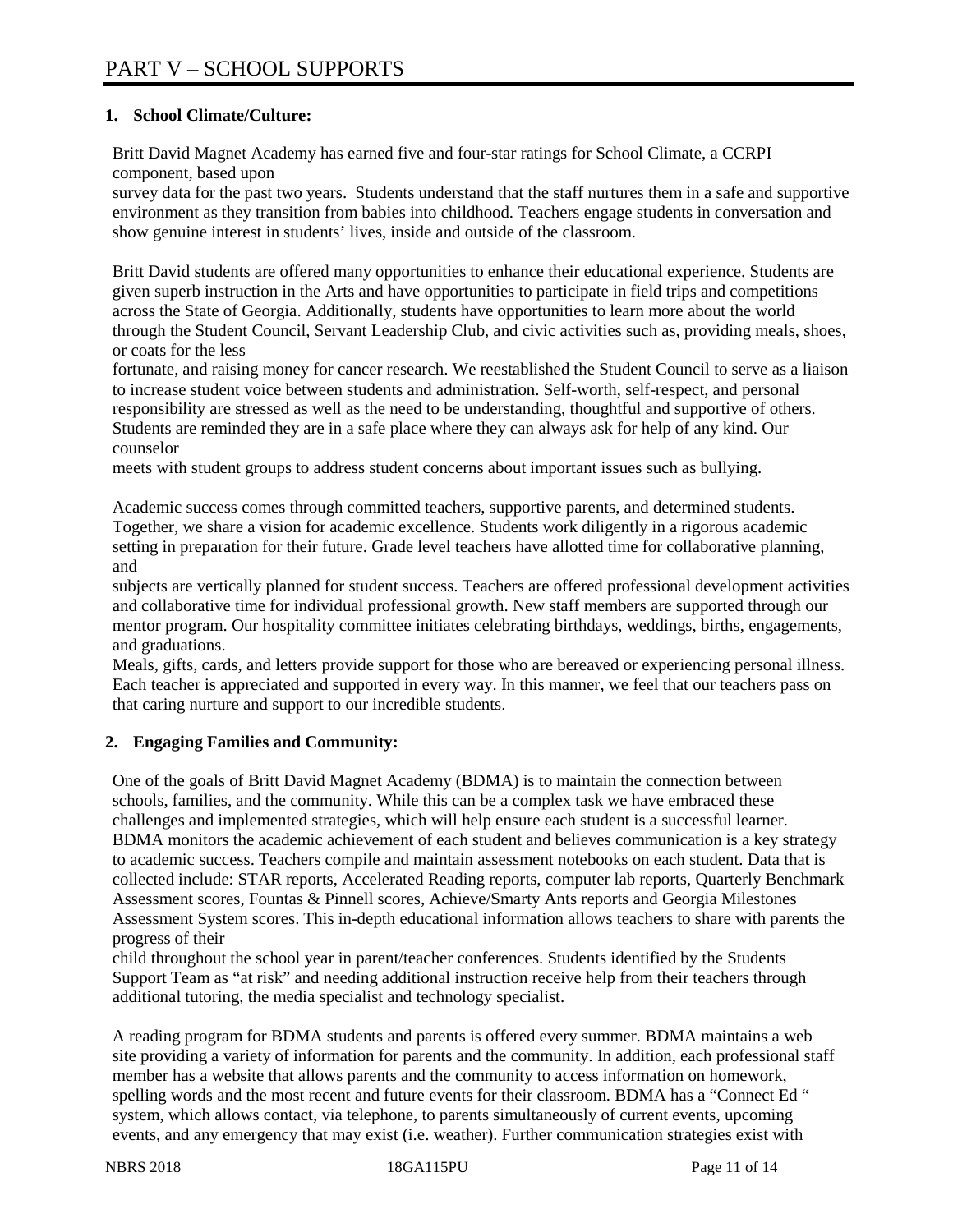classroom newsletters, the school newsletter (Thursday's Thoughts), and a yearly calendar of events. Working with the community empowers students with the knowledge they can help others and also increases their own self-esteem. When students feel good about themselves their academic achievement improves. There are several ways in which BDMA, parents, and students are involved with the community. Clothes are collected for the Sara Spano Clothing bank, food drives are conducted during the holidays for the homeless shelters, and contests are held to see which hallway can donate the most money for cancer research. In addition we do a walk for junior diabetes each year. BDMA has a very diverse student population and to celebrate this diversity we hold a Diversity Day celebration each year. Parents and community members are invited to contribute to and to attend this event.

BDMA is fortunate to be Partners in Education with Synovus, Columbus State University, and Wild Wing Cafe. Volunteers from the community come in each week to read to the individual classes, Synovus sponsors a lunch for the teachers to start off the school year, and grants for karate lessons are provided to students.

#### **3. Professional Development:**

It is the intention of Britt David Magnet Academy to provide high-quality and ongoing professional learning for our teachers, principals, paraprofessionals, and other staff, to enable all students in the school to meet the State's student academic standards. Britt David offers a multitude of professional development opportunities to improve professional growth and student instruction which in the end promotes an increase in student achievement.

Teachers participate in professional development on a consistent basis to increase professional growth as an educator. Any professional development that teachers attend from the school district is brought back to Britt David and redelivered to the faculty and staff. Teachers are then required to implement some form of their learning in his or her classroom. In addition to district trainings, our teachers participate in the yearly Best Practice Workshops during the summer, book studies, Fountas & Pinnell trainings, curriculum mapping trainings, technology software workshops, and ongoing professional development to master the Georgia Performance Standards.

Teachers also participate in professional development that focuses on student instruction. Teachers engage in weekly grade level meetings. In these meetings, the teachers participate in collegial dialogue about instructional and assessment ideas that are beneficial to student achievement in the classroom. Grade levels collaborate and create units and lesson plans that differentiate learning to meet the needs of all students at Britt David Magnet Academy. In addition to embedded staff development opportunities from the district, teachers have been given the opportunities to receive their Gifted and ESOL endorsements. This has been a great advantage to our school due to the increase of gifted identified students and the culturally diverse students we serve daily.

With these teachers trained and skilled in the above areas, many of our students will be able to be served and increase their achievement due to the knowledge their teachers have gained through professional development opportunities.

## **4. School Leadership:**

Britt David Magnet Academy is committed to providing educational experiences that will enable each student to become a lifelong learner, enter the work force with necessary skills and achieve academic and personal potential. Leadership plays a valuable role in a systematic emphasis on student achievement. Administrators seek to hire educators who are highly qualified. More than half of the current teachers at Britt David hold a Master's Degree and a Specialist's Degree with two holding Doctorate Degrees. All teachers, regardless of experience, are teamed up with a veteran educator who has an exemplary background. The school maintains a collegial and encouraging work atmosphere.

Britt David's teachers and school leaders utilize several assessment tools to measure and monitor student performance. Grade level, teachers meet with administrators after testing to review the data and ascertain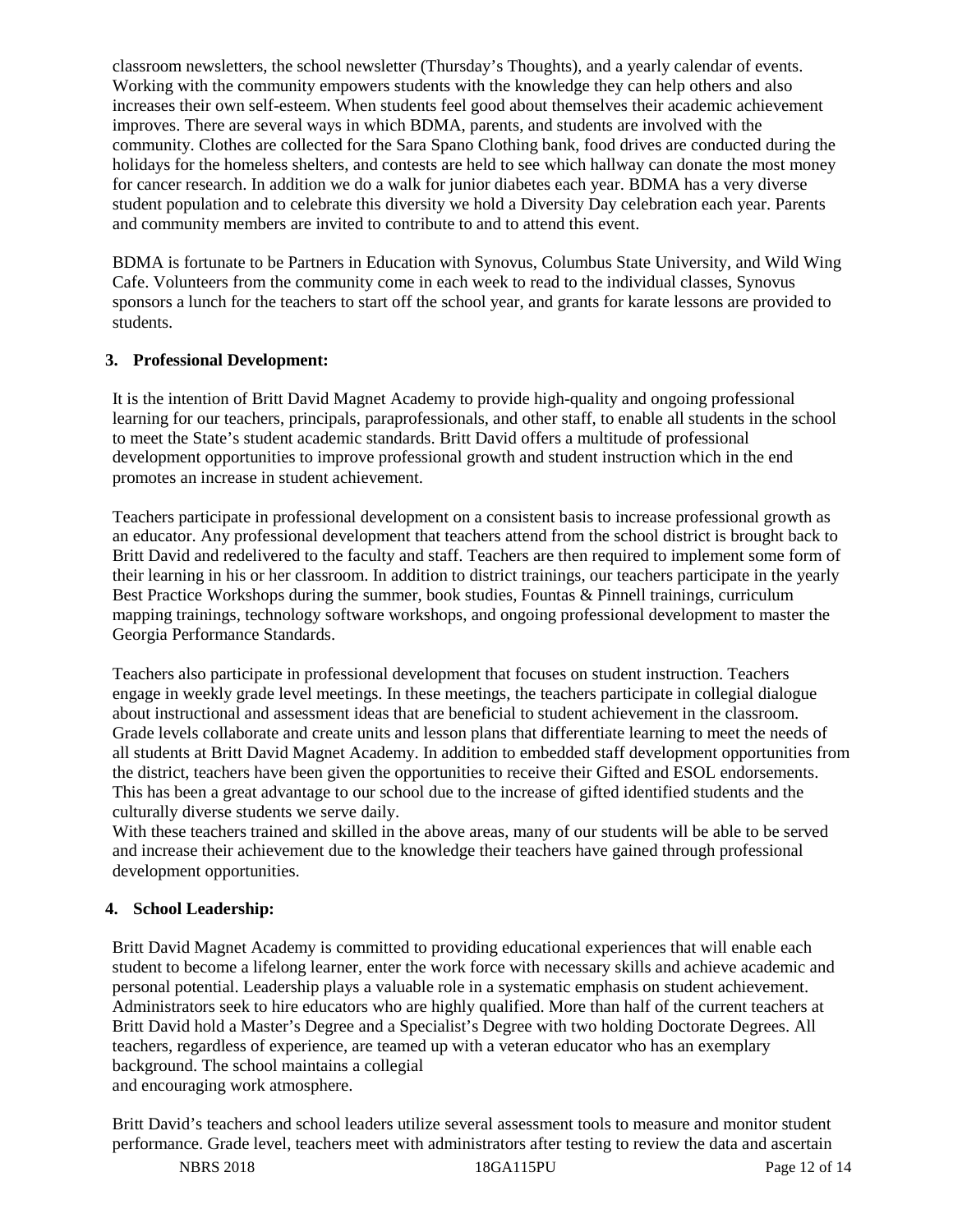areas of deficiency. Britt David's leadership often meets with teachers to review their student assessment notebooks, analyze student strengths and weaknesses, and identify at-risk students. The collaborative efforts also involve the technology coordinator and media specialist. The sessions promote a thorough discussion of student performance and the necessary activities to help accelerate student achievement. School administrators also offer support to teachers on each grade level. Educators meet with their colleagues once a week to facilitate planning across the grade-level curriculum. School leaders attend these meetings and offer input and feedback.

Administrators also ensure that teachers attend professional learning programs offered by the school district. The principal works to provide information from professional sessions on a "redelivery" basis. The meetings are offered after school. Communication is also a vital role of Britt David's administrators. The principal's weekly newsletter, "Thursday Thoughts," keeps students and parents up-todate on school information. An additional type of

communication comes in the form of teacher web pages. Educators post their class schedule, homework, calendars, standards, and links to helpful educational websites.